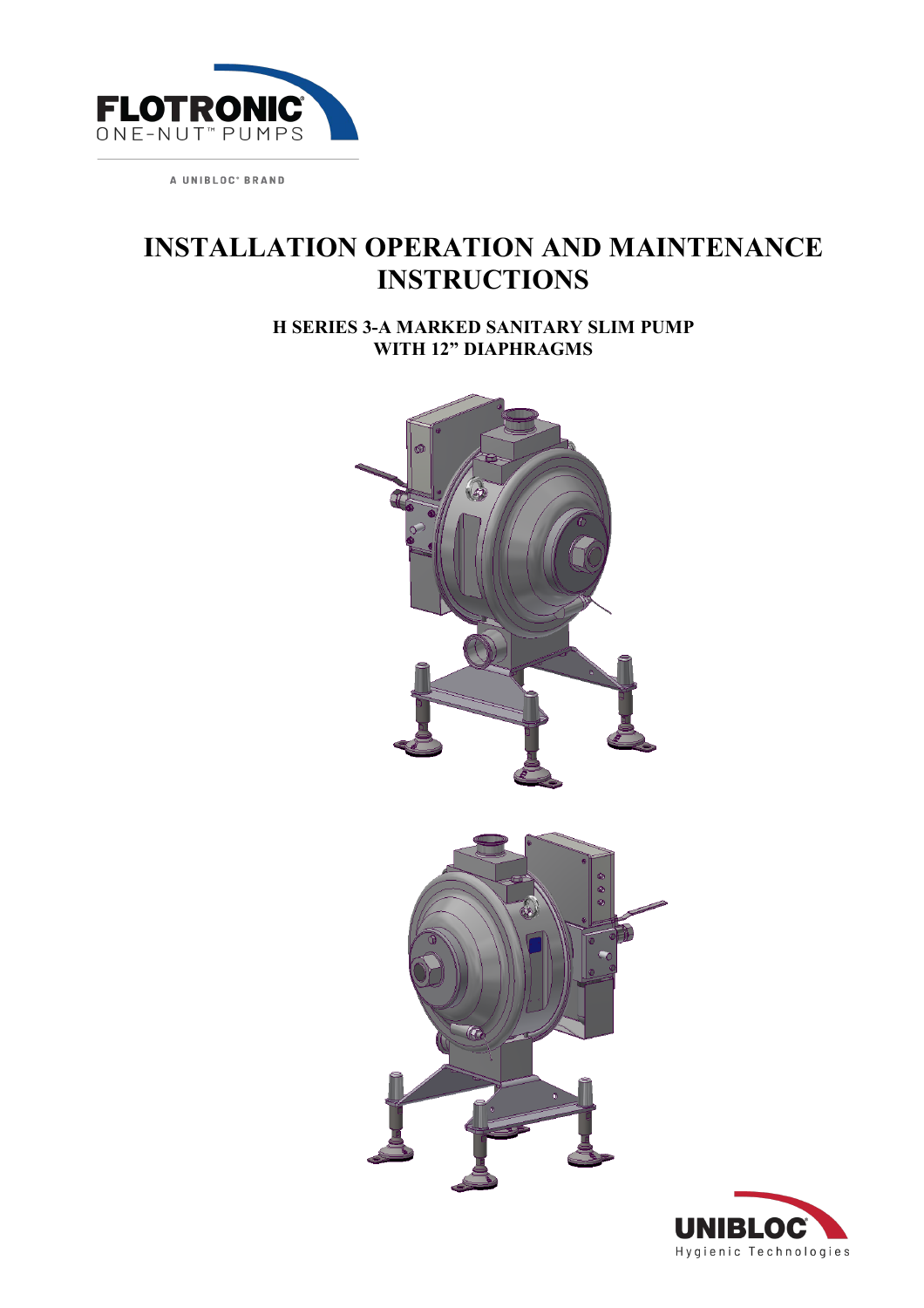



Hygienic Technologies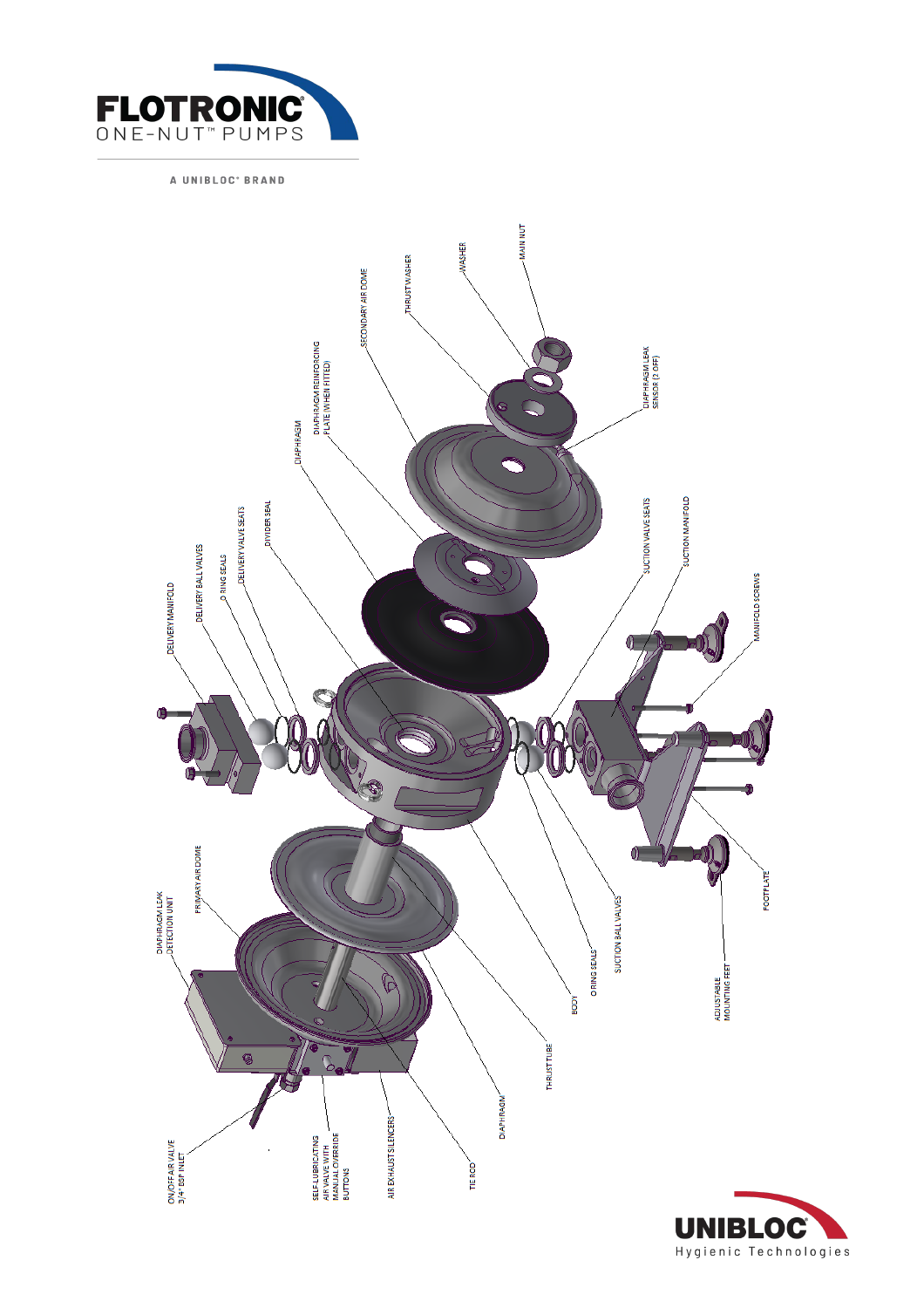





**INSTALLATION DIMENSIONS** 

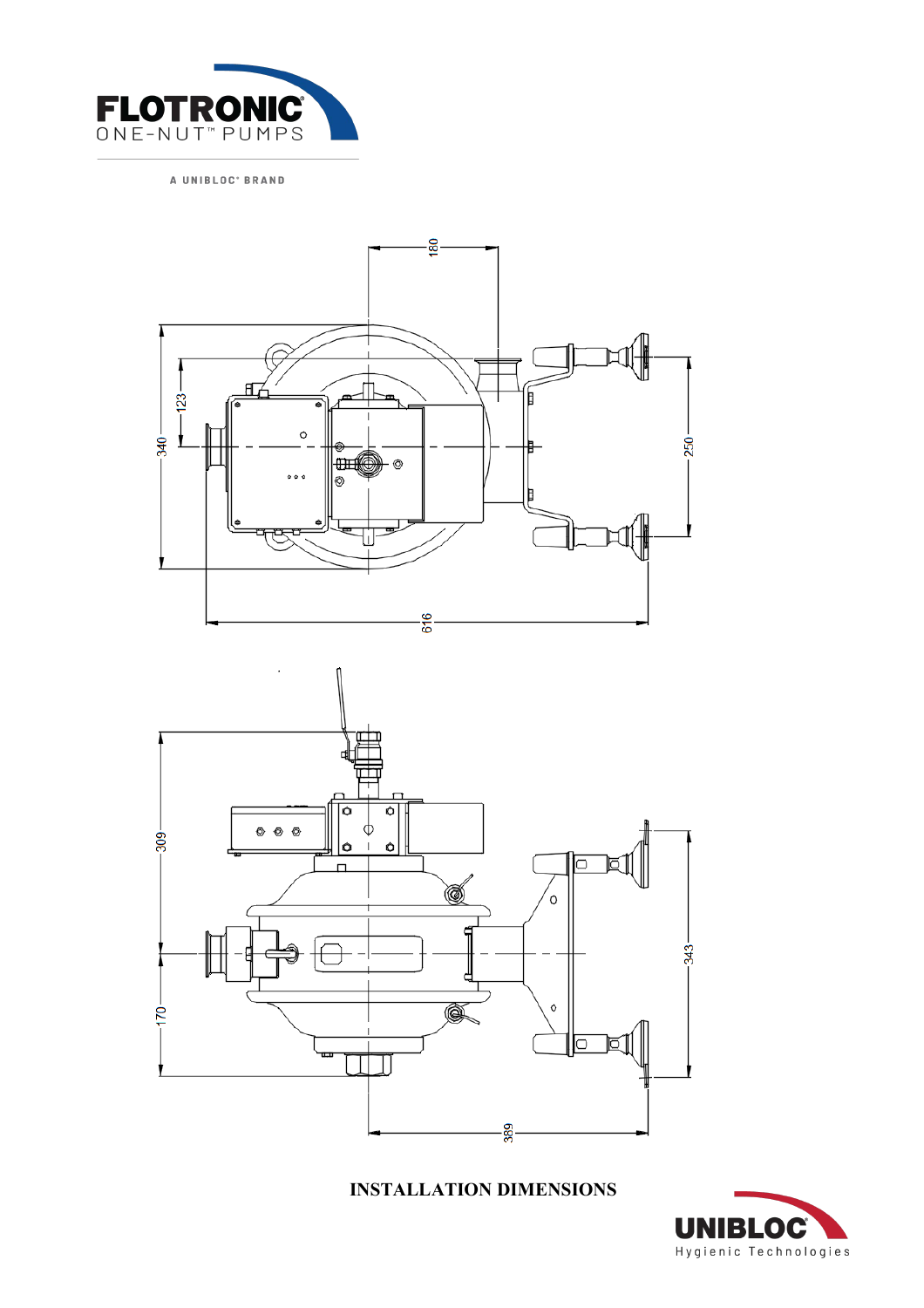

# **INSTALLATION, OPERATION AND MAINTENANCE**

It is strongly recommended that the pump is bolted securely to a rigid frame or surface, using the bolt down holes which form part of the approved adjustable mounting feet provided. The mounting feet incorporate an integral rubber facing to prevent ingress of liquid.

All installation, maintenance and other instructions stated in the Installation Operation and Maintenance Manual up to and including Section 10 apply. In addition the following procedures apply.

### **PUMP BODY AND MANIFOLD DRAINING**

The pump has a self-draining facility with the process pipework connected or disconnected as appropriate. With the pump at rest, liquid will drain out through the suction manifold. Individually adjustable mounting feet are provided to obtain the optimum drain function by suitably sloping the pump.

### **ACCESS TO BALL VALVES**

The suction and delivery balls may be accessed with the pump assembled on the adjustable feet and secured to the mounting surface.

For the delivery balls, remove the two manifold bolts and detach the manifold exposing the balls, seats and O rings which can now be inspected. The balls may be re-used if serviceable but it is always recommended to fit new O rings on reassembly.

For the suction balls, the pump body may be lifted from the suction manifold after removing the four manifold bolts. These are the four outer bolts that also pass through the footplate. Alternatively the pump may be inverted after disconnection from the mounting surface if preferred. The suction manifold remains attached to the footplate by way of the two inner bolts.

With the manifolds detached, the seat faces should be carefully inspected for any signs of damage which could affect pump performance and possible hygienic integrity.

Reassembly is a reverse of the above ensuring that the O rings remain seated correctly in their corresponding grooves and the manifold bolts are tightened to the correct torque as stated in Section 8 of the IOM.

#### **ACCESS TO DIVIDER SEAL**

Dismantle the air system and remove the diaphragms and thrust tube as described in Section 10 of the IOM. The divider seal may then be inspected for condition in situ or removed and replaced as appropriate. In any event it is recommended that the divider seal be checked and if necessary replaced according to site protocol.

If replacement is deemed necessary, it will be easier to undertake this with the body laid on its side, so that the centre line through the body is vertical.

The divider seal may be pushed out with a suitable blunt tool whilst taking care not to damage the face of the body. The body can then be cleaned and dried ready for the replacement divider seal.

Position the new seal into the bore and using the insertion tool T-024, apply a sharp tap with a light mallet or similar, ensuring that the seal is held central and square to the body. The raised edges of the seal must be checked to ensure that they have engaged fully and correctly on the body faces.

When reinserting the thrust tube, it is important to use the insertion tool T-026 in order to avoid damaging the divider seal edges.

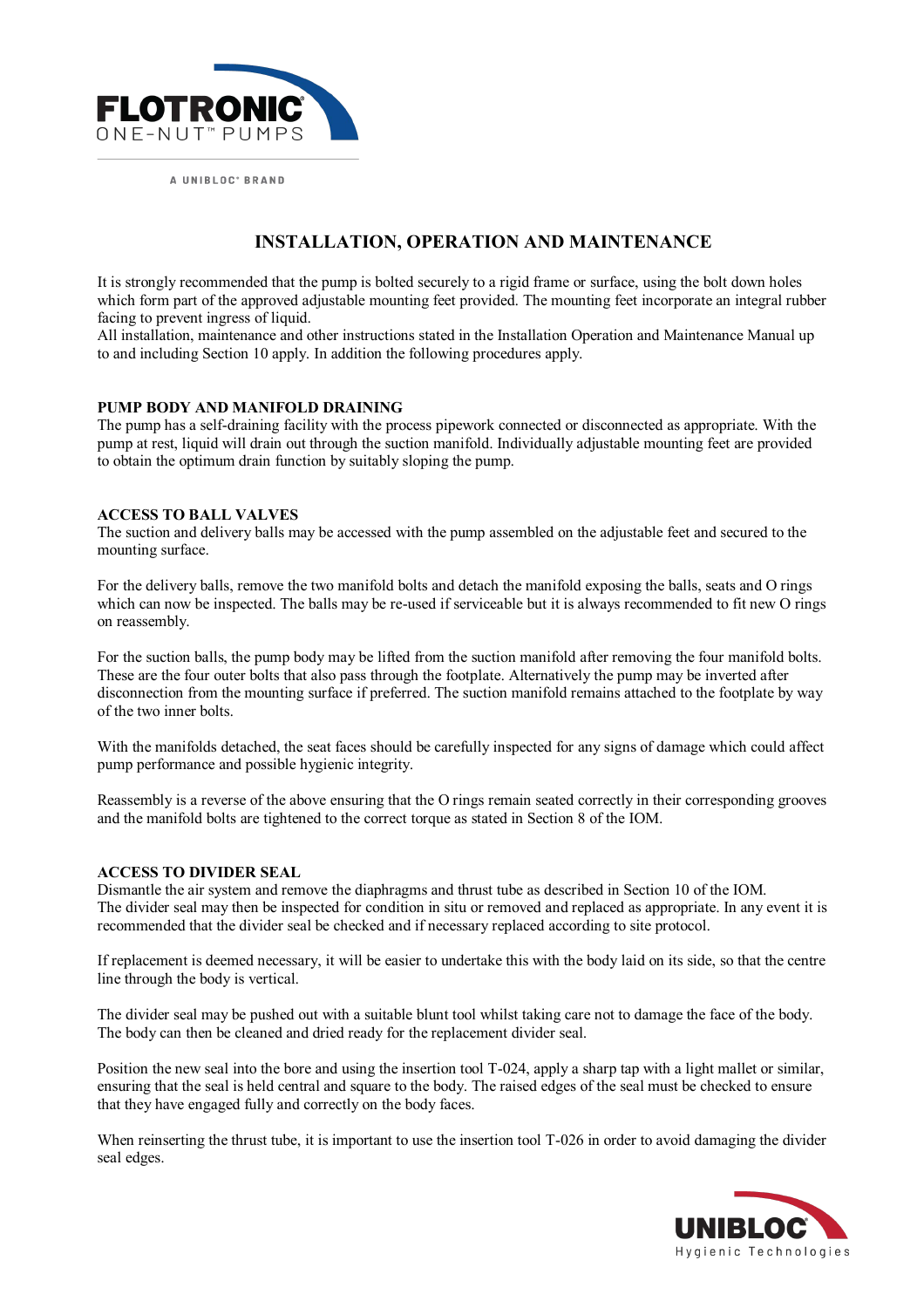



# **FITTING OF DIVIDER SEAL**



## **DIVIDER SEAL IN POSITION**